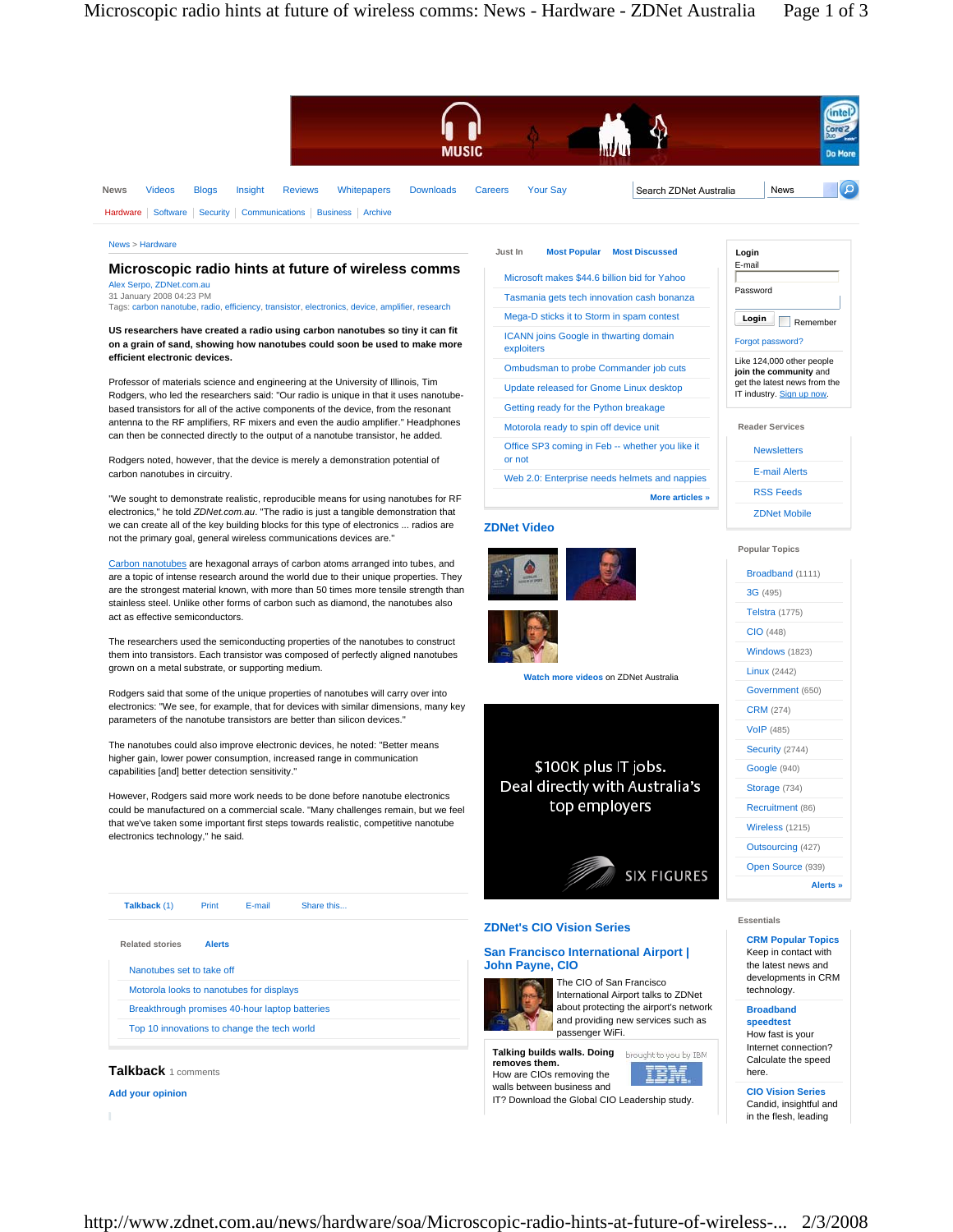CIOs talk to ZDNet Australia in a series of exclusive video interviews.

# **An article that is actually worth trolling through all the garbage on ZDNet**  Matt -- 01/02/08

This is the sort of article we need - not those boring self efacing articles that are generated by tired, narrow vision, trendoid writers who obviously get paid by the word.

Reply to comment Reply to story Report offensive content

**low cost carbon nanotubes** high quality, low cost SWNTs, MWNTs Purified, Short, OH & COOH CNTs www.cheaptubesinc.com

## **Carbon nanotubes** Field emission grade CNT powder. High emission current. www.xintek.com

**NextPoint Border Control** Simplify, Secure & Scale a Carrier Edge w/ Our Session Mgmt Product! www.nextpointnetworks.com

## **Carbon Nanotube Analysis** Fluorescence spectroscopy for detection & quantification of SWNT www.appliednanofluorescence.com

# **Carbon Nanotubes analysis**

Photoluminescence & Raman system for Carbon Nanotubes studies jobinyvon.com

(About)

Don't regret letting data security become an afterthought.

Learn how to transform your data into intelligence. Use collaboration to innovate and empower your organisation.

Drive growth, flexibility and innovation with IBM. Build business value with a virtualised infrastructure.

v sponsored content

# **Global vision is key to early detection** Download the "Strategy to Help Improve Early Threat Detection" White Paper >> Browse white papers, case studies, executive briefs, and analysts' view to learn how you can secure your business on a global scale, one interaction at a time.

**Find out how to Govern, Manage and Secure your IT environment at CA Expo 08 – 360° VISION.**

Click here to register >> Hear how some of Australia's leading organisations are better aligning IT to the business, improving services and security, and controlling costs.



### **Blogs**

# **IE7 mystery: The Prophet answers my call**

If the Internet is God, and the browser my shepherd, I am a lost lamb who has been waiting for the Prophet to answer my call: What are those icon-less buttons at the bottom of Internet Explorer 7?

## **All they are saying, is give WiMax a chance** South Australia's Yorke Peninsula with



just 11,780 people spread across 5,834 square kilometres, is known more for its rugged natural beauty than its technological prowess. But now that Internode has brought broadband to the entire peninsula, the area has become a very important part of Australia's telegeography.

## **How smart is the iPhone?**

Like most people with a pulse in their wrist and a love of tech in their hearts, I saw the Macworld keynote the other day. I know it's not going to win me any friends but does anyone else think Steve Jobs mightn't be so good on numbers?

**More blogs »** 

### **Tags**

ooxml acquisition apple broadband business cdma cio conroy contract data database desktop facebook fraud gartner google government green ibm ict intel it laptop linux macworld microsoft mobile mobile phone network nokia office **open source** optus oracle phishing phone privacy projector search **Security** social networking software sony telstra tender trojan uk update vista yahoo

**Sponsored Links** Services **Featured Services Services Services Services Services** 

Back to top